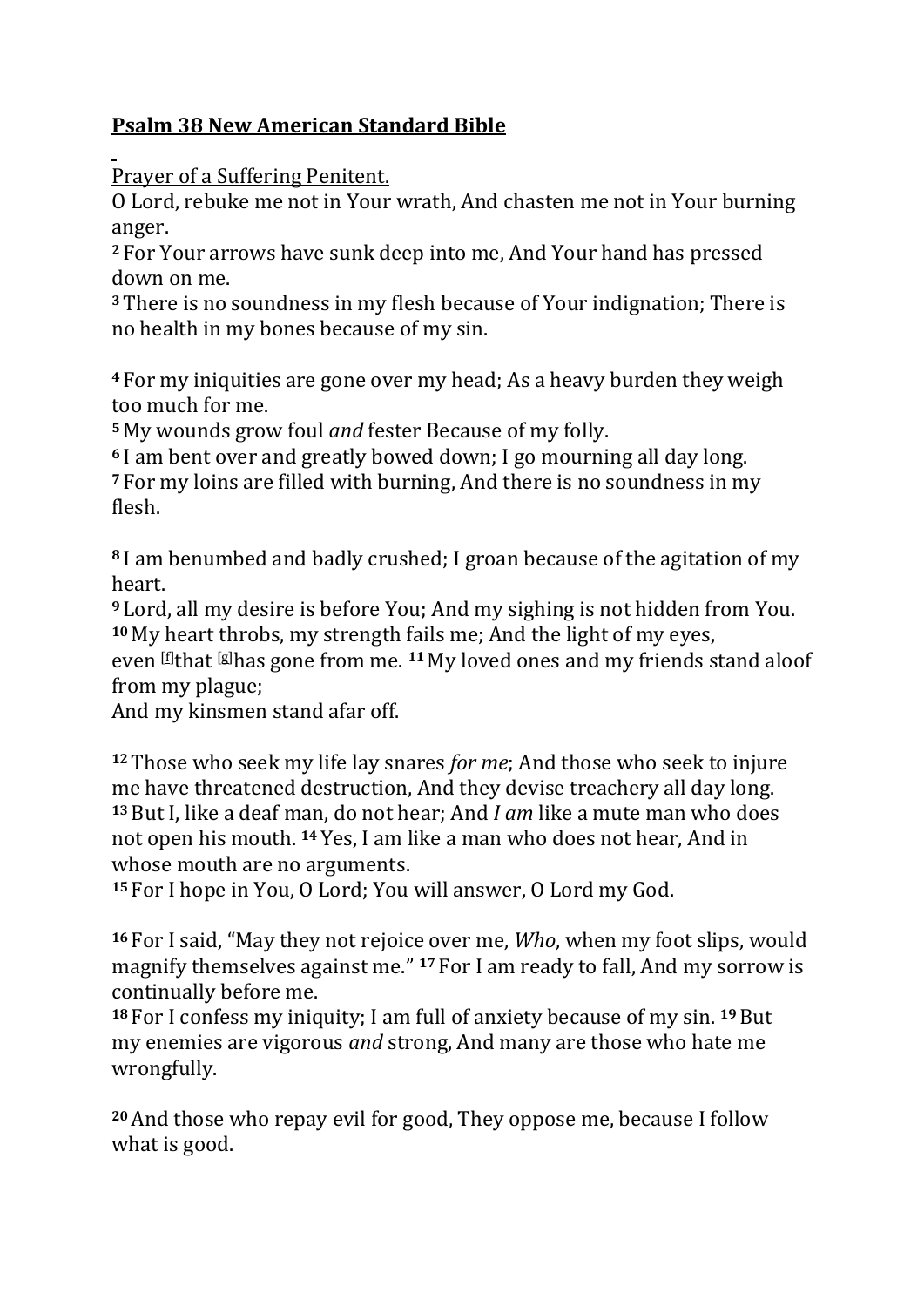**<sup>21</sup>**Do not forsake me, O Lord; O my God, do not be far from me! **<sup>22</sup>** Make haste to help me, O Lord, my salvation!

## **We will use five tools on our expedition that are built around five questions**

What questions were provoked within you? Did anything confuse you? Did anything move you emotionally? Did God instruct you to do something? Did you gain any insight into God's character?

## **Paul's questions and insights**

- 1. Understanding who you are enables you to identify when things have gone wrong inside of you
- 2. David knew he was far more than just his fleshly body
- 3. If we are to face God let it not be while He is angry
- 4. This dispensation is a dispensation of grace because of what Jesus has done but there will be a day when this dispensation will end
- 5. For God to press in on us and his arrows to enter deep within us is to be under the conviction of the Lord
- 6. He is addressing problems in our lives
- 7. To sin is to miss Gods best
- 8. When we sin if we do not deal with it properly our bones will waste away
- 9. Carrying the burden of sin will wear you out and make you sad
- 10. To be bent over is to be weakened under the burden of shame and guilt
- 11. What is it for David's loins to be filled with burning?
- 12. What is it to not have sound flesh and to be numb?
- 13. Why does agitation come into our hearts? Because of frustration and disappointment
- 14. God knows all our desires and God knows if they are righteous
- 15. Why do our hearts beat fast when we are under pressure?
- 16. David can see he has lost the light from his eyes when he has given way to sin
- 17. Friends are there for you when times are difficult
- 18. Acquaintances are not there for you in times of trouble
- 19. Even your family can back away from you in dark times
- 20. When you are weak your enemies will take full advantage of your vulnerabilities
- 21. These wicked ones scheme destruction for you
- 22. Sometimes the best way to defeat your adversary is to say nothing
- 23. Only the fool listens to the opinion of his enemy
- 24. Do not empower your enemy by paying attention to what he says about you